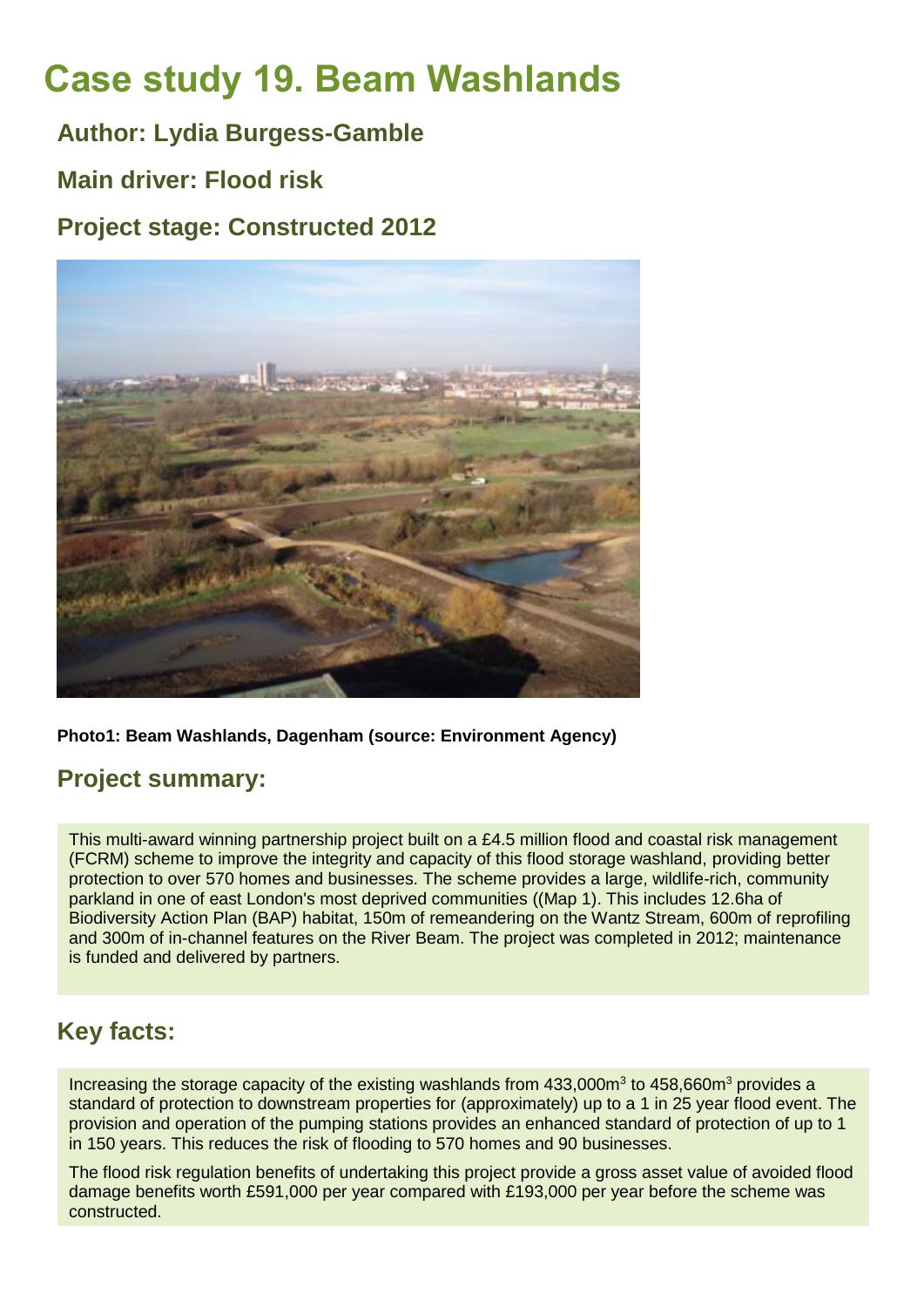

**Map 1: Beam Parklands (source: London Borough of Barking and Dagenham)**

# **1. Contact details**

| <b>Contact details</b>   |                                                                              |
|--------------------------|------------------------------------------------------------------------------|
| Name):                   | Becca O'Shea                                                                 |
| Lead<br>organisation(s): | Environment Agency, Land Trust and London Borough of Barking and<br>Dagenham |
| <b>Partners:</b>         | Arup, Design for London, London Borough of Havering, Natural England         |
| e-mail address:          | enquiries@environment-agency.gov.uk                                          |

# **2. Location and catchment description**

| <b>Catchment summary</b>                                             |                                     |
|----------------------------------------------------------------------|-------------------------------------|
| <b>National Grid Reference:</b>                                      | TQ5068883769                        |
| Town, County, Country:                                               | Dagenham, London, Middlesex, UK     |
| <b>Regional Flood and Coastal</b><br><b>Committee (RFCC) region:</b> | <b>Thames</b>                       |
| Catchment name(s) and size (km <sup>2</sup> ):                       | Ravensbourne catchment              |
| River name(s) and typology:                                          | Rom/Beam, lowland urban watercourse |
| <b>Water Framework Directive water</b><br>body reference:            | GB106037028100                      |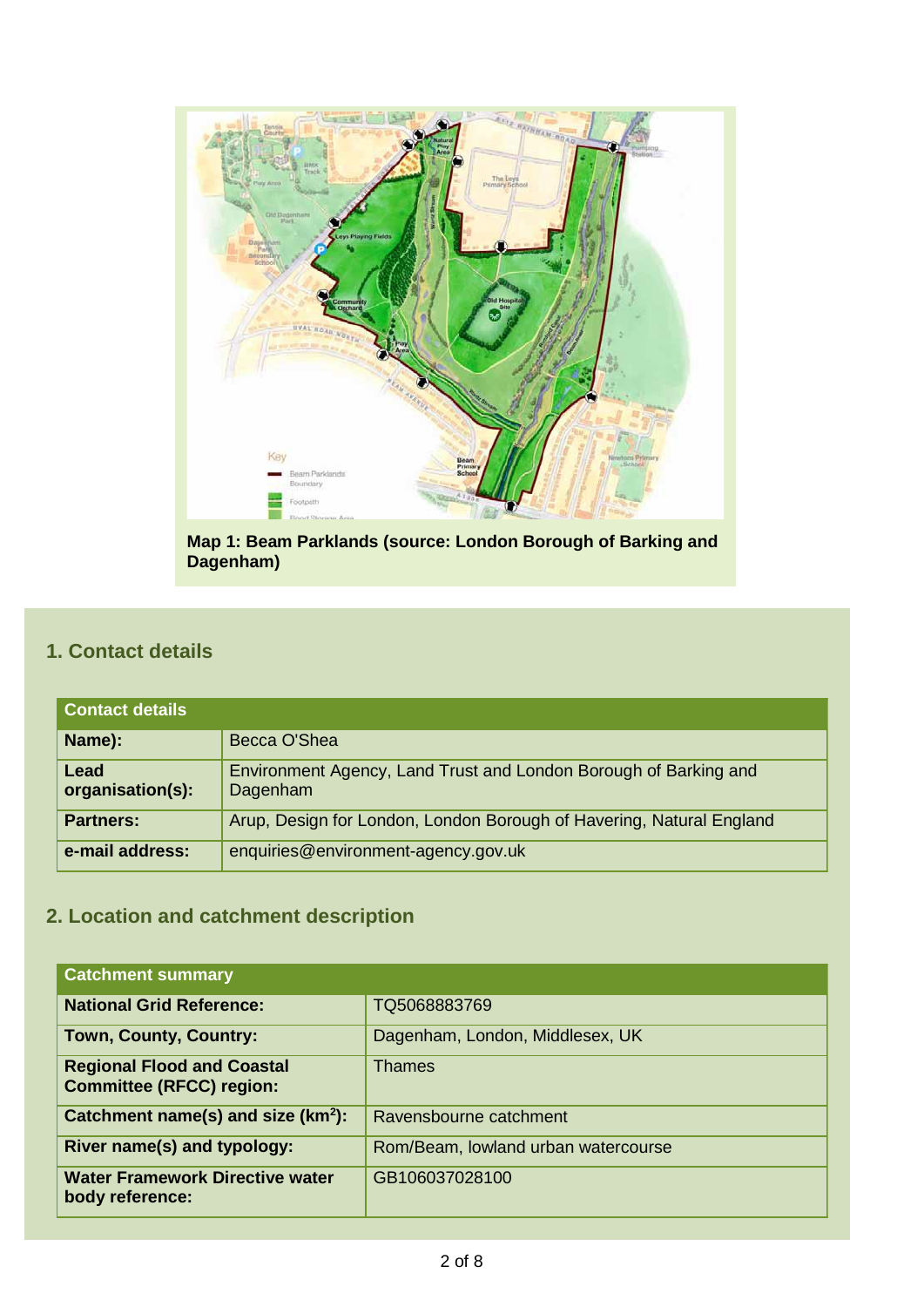Urban parkland; coarse and fine loamy permeable soils mainly over gravel variably affected by groundwater; clay, silt, sand and gravel

## **3. Background summary of the catchment**

#### **Socioeconomic/historic context**

#### Eftec (2015) states that:

'Beam Parklands is a multi-use community space and flood storage area situated in the south-east of the London Borough of Barking and Dagenham. The site lies on the borough boundary between Dagenham and South Hornchurch. Historically, the land has been used for a variety of different purposes. In the Victorian era, a smallpox isolation hospital was constructed on part of the site. However, for the majority of the 20th century, the site was open space and was eventually designated as part of the Green Belt to protect the openness of the corridor along the Beam River'.

Before the recent flood risk management scheme discussed here, the majority of the land area (Beam Washlands) was owned and managed as a flood storage area by the Environment Agency. A smaller pocket of land was owned by the London Borough of Barking and Dagenham for use as park space. This was largely unmanaged with low levels of accessibility for some nearby communities, contributing to high levels of deprivation in the area, and subject to instances of antisocial behaviour.

#### **Flood risk problem(s)**

The River Beam is a tributary of the River Thames, which flows through east London. The river starts in Essex and flows as the Bourne Brook and River Rom before its confluence with the Ravensbourne. From there, the River Beam flows south to the River Thames, joining the Thames at Dagenham. The River Beam forms the boundary between the London Borough of Barking and Dagenham and the London Borough of Havering.

The River Beam catchment is a relatively small area and the river has a 'flashy' (quick) response to heavy rainfall events. The river level will rise relatively quickly, but will also fall quickly if floodwater can drain into the River Thames freely. However, if water levels in the River Thames are high, there is a 'tide-lock' effect on the River Beam, meaning that water is not discharged and the volume of water in the river channel increases.

The lower reaches of the River Beam are heavily urbanised in the south Dagenham and Dagenham Dock areas. The land use is mixed including residential, education, leisure and recreation, retail and industrial property. Beam Parklands (the washlands) provides an upstream flood storage area which protects the south Dagenham and Dagenham Dock areas from fluvial (river) flooding from the River Beam. Downstream of the confluence, the River Beam and Wantz Stream sluices along the A1306 road can be closed during periods of high tide in the River Thames (which prevents discharge from the River Beam via the tide-lock effect). This causes water to spill into the washlands from the River Beam. When the washlands are full, water is returned to the river via a spillway. If the fluvial flow were to top the washlands, pumps are operated at the Beam Tidal and Gores Brook pumping stations.

#### **Other environmental problems**

Information not available.

# **4. Defining the problem(s) and developing the solution**

#### **What evidence is there to define the flood risk problem(s) and solution(s)**

See section 3.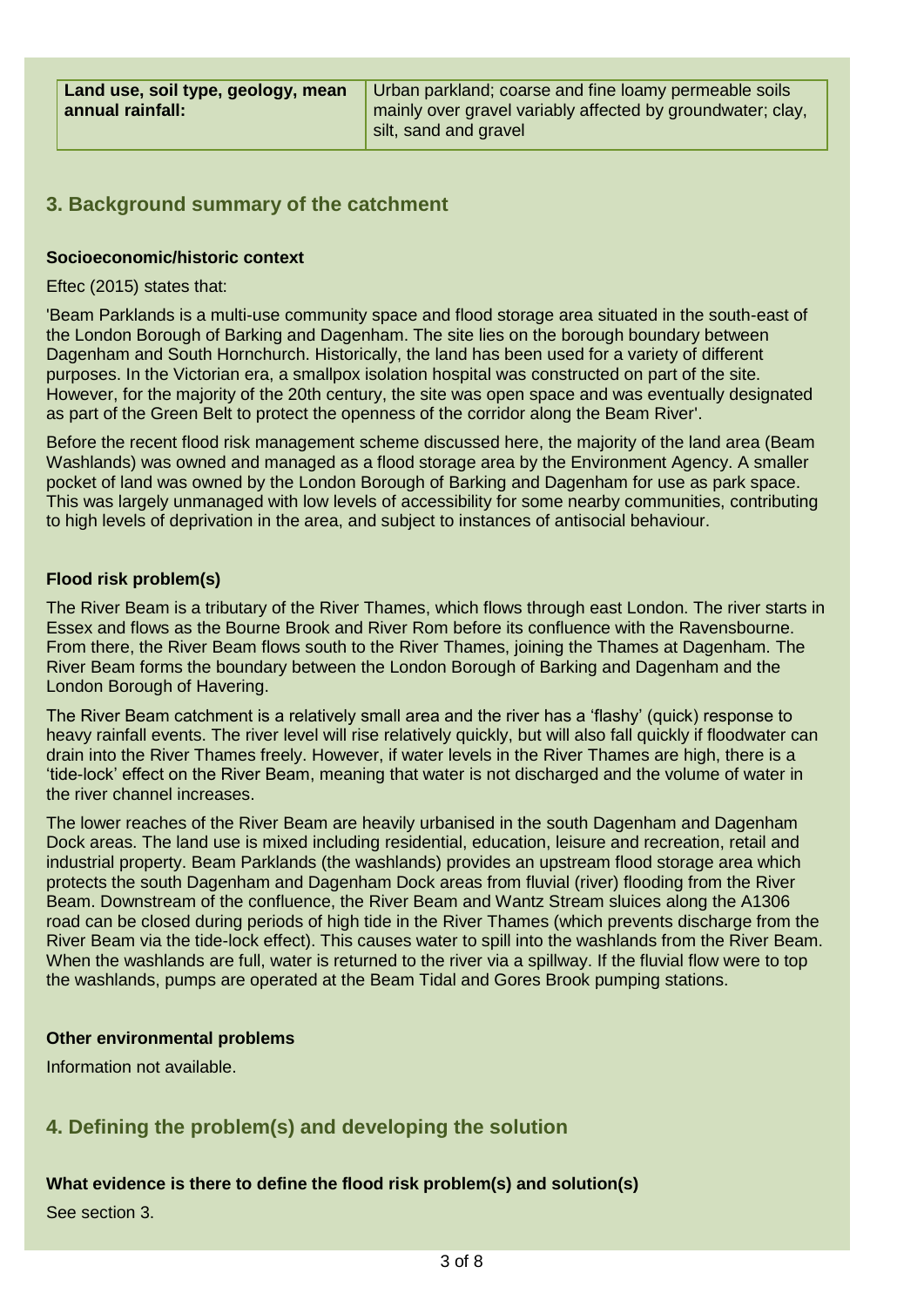#### **What was the design rationale?**

This project complements a £4.5 million capital scheme to make space for water and reduce the risk of flooding to 570 homes, 90 businesses (including the Ford Dagenham plant), major infrastructure (including Barking power station) and strategic development sites. The project was developed in partnership with Barking and Dagenham Council and the Land (Restoration) Trust, and provides BAP habitat within 53ha of regenerated open space. The local community were consulted on the design and investment came from the European Regional Development Fund, the Thames Gateway Parkland Fund and the Landfill Tax Credit Scheme.

Between 2009 and 2011, the 2 plots of land were redeveloped (see Photo 1) – packaged as a green infrastructure investment – into a single award-winning multi-use parkland and placed under the management of the Land Trust.

The management costs are primarily paid for by interest received from the deposit of an endowment (in the region of £2 million) from the East London Green Grid to be used solely for the purpose of maintaining the parkland in perpetuity. Beam Parklands still acts as a flood storage area, with an increased storage capacity, but also provides additional benefits to the local community with a wellmanaged park, a variety of different habitats and increased interconnectivity to nearby residential areas.

Before the project began, Beam Parklands was already an ecological haven for a number of protected species such as water voles, great crested newts (the site was once recorded as having the largest population of great crested newts in London) and a wide variety of wetland birds. A successful design approach was needed to integrate these valuable species and their habitats, so it was critical that inhouse experts in environmental design at the Environment Agency worked effectively with the project team, project partners and framework consultants.

The early production of a well-developed concept plan for the site was an essential tool for communicating the vision and facilitating engagement. So as to achieve the necessary improvements to floodwater management, and therefore best value for money, the project focused on the floodplain.

| <b>Project summary</b>                                                                                       |                                                                                                                                                                                                                                         |  |
|--------------------------------------------------------------------------------------------------------------|-----------------------------------------------------------------------------------------------------------------------------------------------------------------------------------------------------------------------------------------|--|
| Area of catchment (km <sup>2</sup> ) or length<br>of river benefitting from the project:                     | 750m length of river benefitting from project                                                                                                                                                                                           |  |
| <b>Types of measures/interventions</b><br>used (Working with Natural<br><b>Processes and traditional):</b>   | Improvements to the pumping station<br>12ha BAP habitat created (ponds, reedbeds, lowland fen<br>and wet woodland)<br>150m of Wantz Stream realigned, reprofiling around 600m<br>of the River Beam banks and installation of in-channel |  |
| <b>Numbers of measures/interventions</b><br>used (Working with Natural<br><b>Processes and traditional):</b> | features along a 300m stretch<br>25,660m <sup>3</sup> additional flood storage created.<br>See above                                                                                                                                    |  |
| <b>Standard of protection for project</b><br>as a whole:                                                     | The washlands provide a 1 in 25 year standard of<br>protection.<br>The provision and operation of the pumping stations<br>(physical capital) provides an enhanced standard of<br>protection of up to 1 in 150 years.                    |  |
| <b>Estimated number of properties</b><br>protected:                                                          | 570 homes, 90 businesses (including the Ford Dagenham<br>plant), major infrastructure (including Barking power<br>station) and strategic development sites                                                                              |  |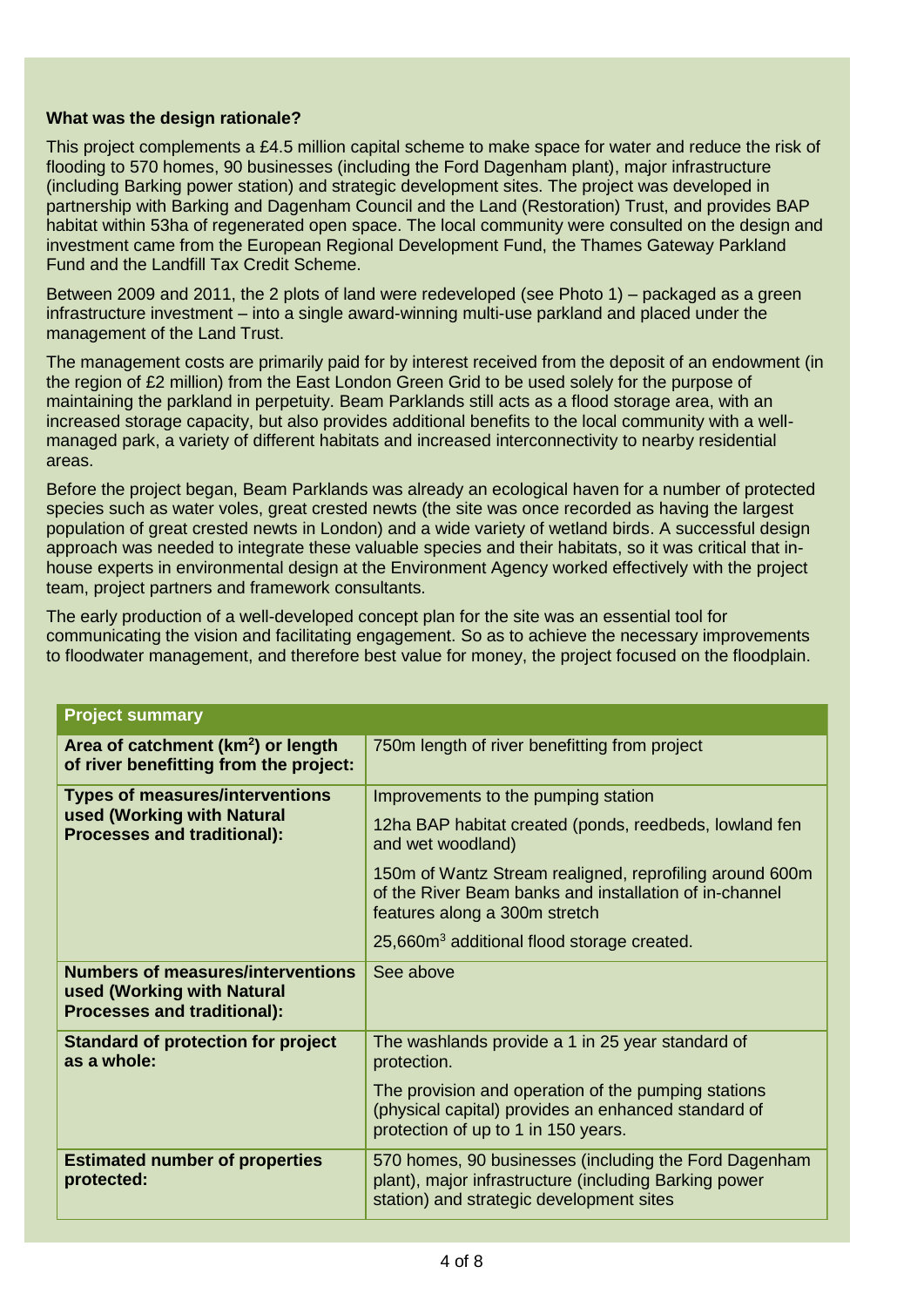#### **How effective has the project been?**

The original storage capacity of the washlands was approximately 433,000m<sup>3</sup>. The redevelopment of the site between 2009 and 2011 increased this capacity by  $25,660m^3$ . The process of containing the fluvial flow within the washlands provides a standard of protection to downstream properties for approximately) up to a 1 in 25 year flood event. The provision and operation of the pumping stations (physical capital) provides an enhanced standard of protection of up to 1 in 150 years.

Annual avoided damages are calculated based on the 1 in 25 year standard of protection attributed to the washlands. Annual benefits are calculated by estimating the number of properties at risk of a 1 in 25 year flood event and the associated damages. An assessment by Eftec (2015) estimated the flood risk regulation benefits (avoided flood damages) of undertaking this project to provide a gross asset value of avoided flood damage benefits worth £591,000 per year compared with £193,000 per year before the scheme was constructed.

#### **5. Project construction**

#### **How were individual measures constructed?**

Information not available.

#### **How long were measures designed to last?**

Information not available.

#### **Were there any landowner or legal requirements which needed consideration?**

Information not available.

### **6. Funding**

#### **Funding summary for Working with Natural Processes (WWNP)/Natural Flood Management (/NFM) measures**

| Year project was<br>undertaken/completed:                            | 2012                                                                                                         |
|----------------------------------------------------------------------|--------------------------------------------------------------------------------------------------------------|
| How was the project funded:                                          | Environment Agency (£986,000)                                                                                |
|                                                                      | London Development Agency (European Regional<br>Development Fund) (£1.5 million)                             |
|                                                                      | Communities and Local Government Parklands Fund (£1.9)<br>million)                                           |
|                                                                      | Landfill Tax Credits Scheme (£250,000)                                                                       |
|                                                                      | London Borough of Barking and Dagenham (£50,000)                                                             |
| Total cash cost of project $(E)$ :                                   | £8.2 million (£4.5 million capital scheme, £3.7 million NFM)                                                 |
| <b>Overall cost and cost breakdown</b><br>for WWNP/NFM measures (£): | £3.7 million                                                                                                 |
| WWNP/NFM costs as a % of overall<br>project costs:                   | 45% of the total expenditure on the Beam Washlands<br>scheme related to the installation of the NFM features |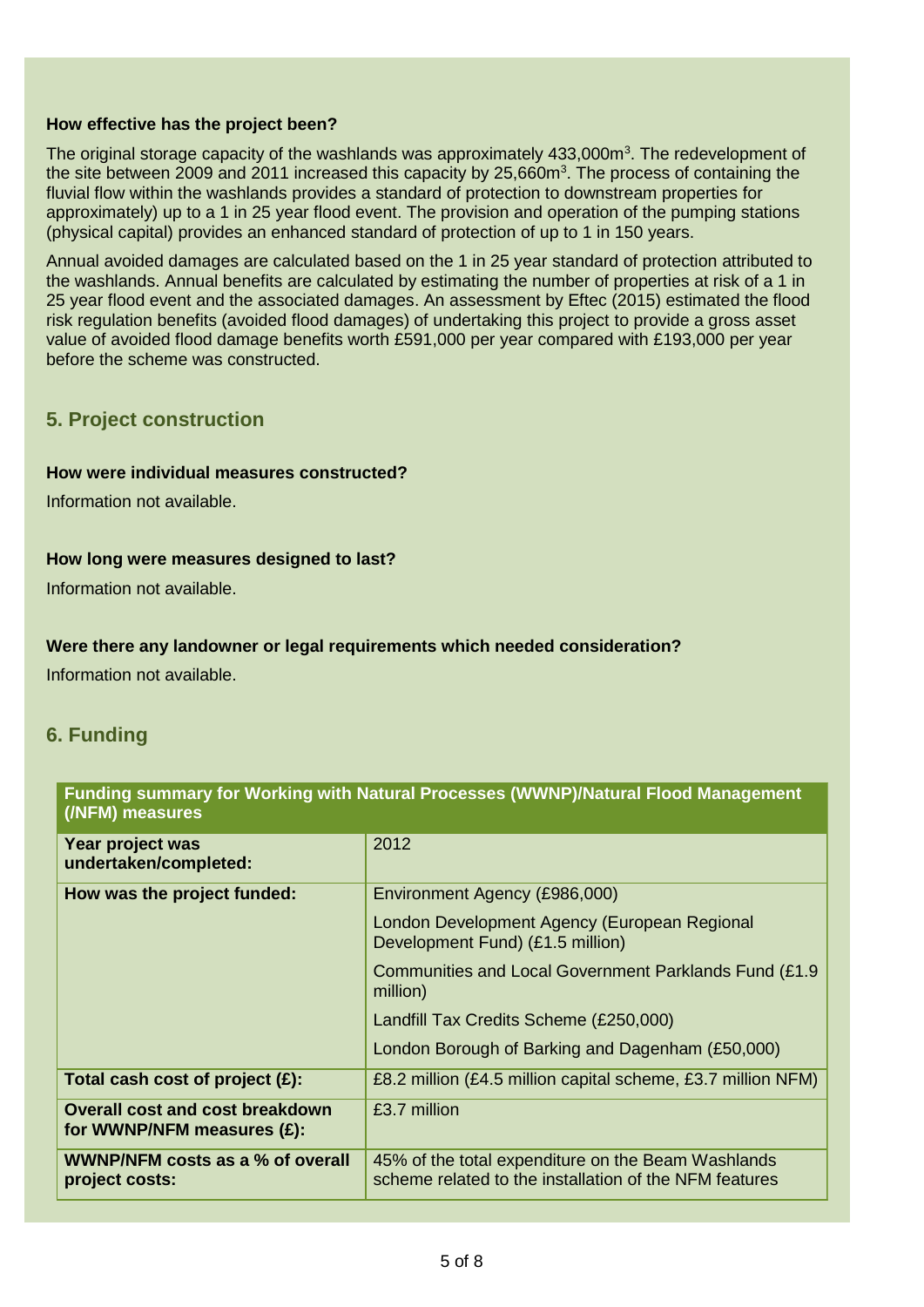| Unit breakdown of costs for<br><b>WWNP/NFM measures:</b>                            | No unit breakdown is available<br>The following features were constructed:  |
|-------------------------------------------------------------------------------------|-----------------------------------------------------------------------------|
|                                                                                     | 12ha BAP habitat created (ponds, reedbeds, lowland<br>fen and wet woodland) |
|                                                                                     | 150m of Wantz Stream realigned                                              |
|                                                                                     | reprofiling of around 600m of the River Beam banks                          |
|                                                                                     | installation of in-channel features along a 300m stretch                    |
|                                                                                     | 25,660m <sup>3</sup> additional flood storage created                       |
| Cost-benefit ratio (and timescale in<br>years over which it has been<br>estimated): | Information not available.                                                  |

# **7. Wider benefits**

#### **What wider benefits has the project achieved?**

- Connecting and enhancing biodiversity habitats
- Creating opportunities for people to engage with the natural environment
- Promoting opportunities for recreation and play
- Remediating unused landfill sites
- Improving floodwater management
- Adapting to climate change
- Created a large multi-functional green space that will deliver improved flood storage to help adapt to climate change
- Created a safer and better used high quality greenspace on people's doorsteps
- Existing biodiversity protected and enhanced by adding 12ha of habitat that will benefit great crested newts, water voles and reed buntings among others
- Provided new routes that link fragmented communities across south Dagenham for the first time

#### **How much habitat has been created, improved or restored?**

Funding from the Environment Agency was made available for the creation of 12ha of UK BAP priority habitat. A detailed site appraisal by landscape architects, ecologists, geomorphologists, engineers and archaeologists determined what habitat types were appropriate for different locations. This has included ponds, reedbeds, lowland fen and wet woodland within the River Beam floodplain and its tributary, the Wantz Stream (see Photo 2). The economic benefits of the BAP habitat created are estimated at £536,000.

The Wantz Stream was realigned through the floodplain in the open space away from the existing flood embankment. Where space allowed, more natural banks and profile were created along the River Beam. The introduction of meanders and backwaters will increase habitat and add interest to the park for the local community. Some wetlands have recently been created in the area as part of the Washlands Flood Alleviation Scheme.

An area of 12.6ha of BAP habitat was created (Outcome Measure 4) as part of 53ha of fully functioning and accessible parkland.

The Wantz Stream has been straightened and runs towards the edge of the space rather than being the visual focal point. Realignment will provide opportunities for wetland creation. The wetlands created as part of the Washlands Flood Alleviation Scheme will help to inform the creation of any new habitats.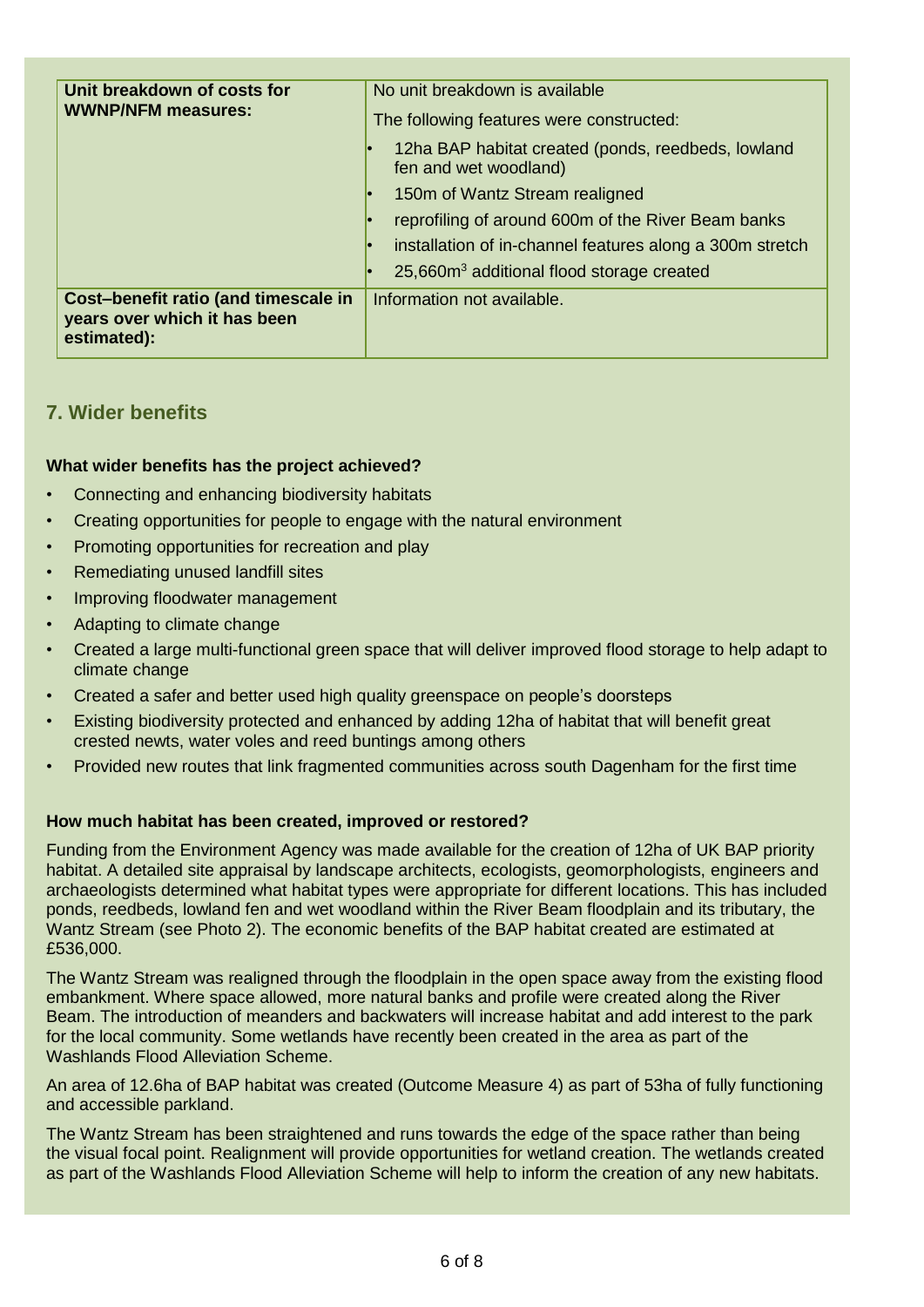

#### **Photo 2: New areas of marshland have been created to provide habitat for water vole (source Peter Neal from Natural England 2013)**

In addition, all the excavated material was reused outside the floodplain. By capping the site with sitewon low nutrient ballasts, 2ha of acid grassland has been created, as well as 1,000m of hedgerows and 0.5ha of traditional orchards (all UK BAP priority habitat). All of this is set within a design encompassing wildflower meadows, woodland copses, and scattered tree and shrub planting. Some of the historic features of the park have also been innovatively reused, with a Second World War pillbox being converted for a bat roost.

The project has also included remeandering 150m of the Wantz Stream, reprofiling around 600m of the River Beam banks and installing in-channel features along a 300m stretch. A blockstone weir was installed in the Wantz Stream, which has the dual function of encouraging greater colonisation by reeds upstream and generating more gradient downstream for a fast flowing, sinuous watercourse that is attractive for people and with banks designed to encourage water vole. Backwaters have also been created on the rivers to improve their suitability for fish.

# **8. Maintenance, monitoring and adaptive management**

#### **Are maintenance activities planned?**

As the Environment Agency had neither the in-house expertise nor the resources to fund the complex management of the floodplain, the Land Trust joined the project and took on the long- term ownership of the site. It successfully secured capital funding from a number of partners to enhance the site's existing green infrastructure, as well as an endowment to manage Beam Parklands as an attractive, multi-functional community asset for the future. The Land Trust subsequently took on the increased liabilities and associated costs for maintaining the park from the London Borough of Barking and Dagenham, while the Environment Agency has retained ownership of all flood risk management infrastructure across the site.

#### **Is the project being monitored?**

Monitoring has included:

- collecting pre-project data
- taking fixed point photographs pre- and post-works to enable before and after comparison

#### **Has adaptive management been needed?**

Not applicable